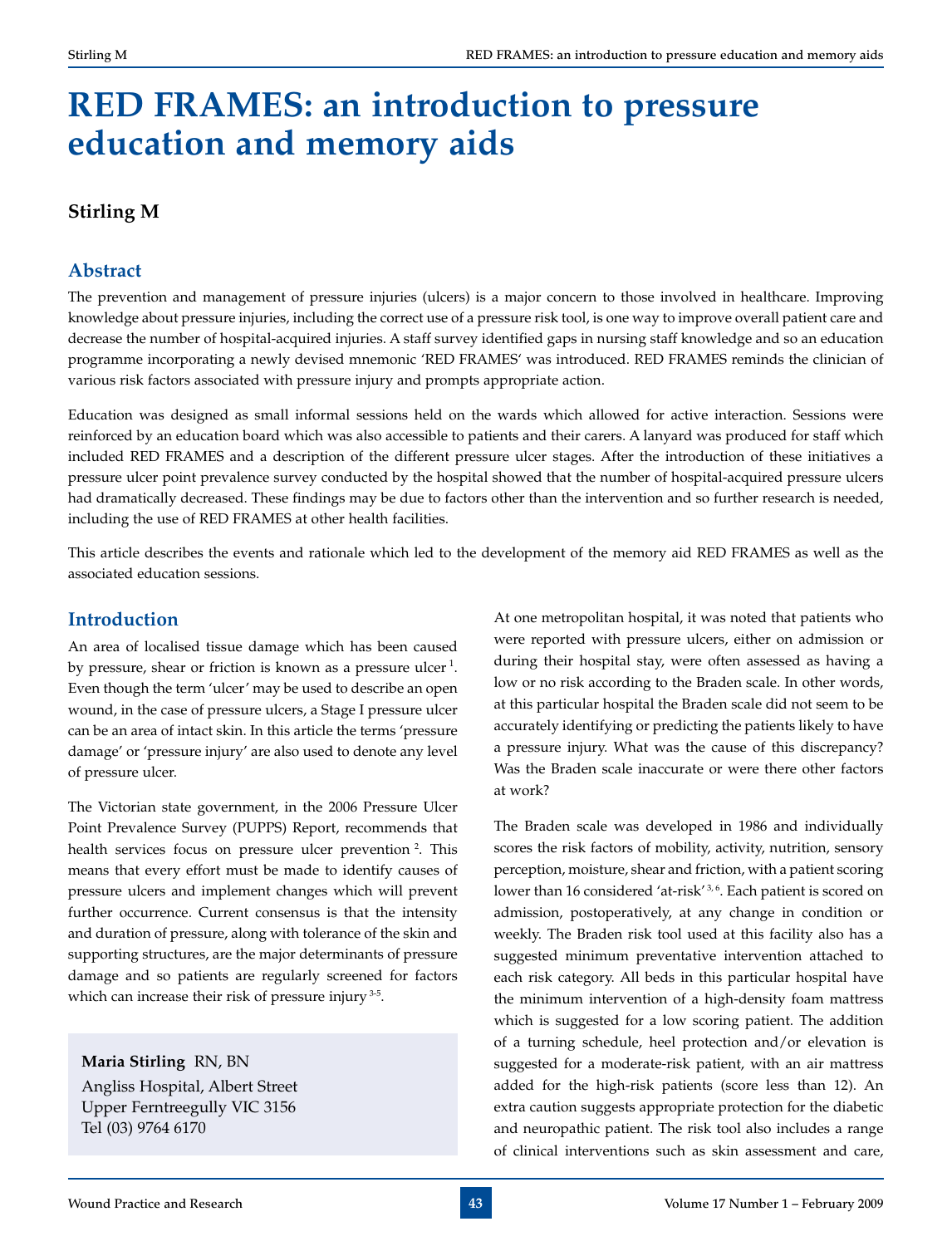continence care and referrals to allied health professionals as outlined in other clinical practice guidelines 1-4, 7, 8.

To say that a risk assessment tool has been validated means that it has been shown to accurately predict a pressure injury 5. The validity of the Braden scale has been well documented in many studies 3, 9, but the reliability (the ability of different users to acquire the same score), can depend on several variables, a major variable being staff knowledge 3, 6, 10. It has been shown that good reliability is usually achieved with registered nurses but decreases with less qualified staff<sup>3</sup>. Knowledge of the patient also influences reliability of the tool and it has been suggested that another assessment be undertaken 48-72 hours after admission<sup>3, 6</sup>. Even though it may take as little as 2 hours for a pressure injury to develop 2, the ward staff need some knowledge of the patient's condition to accurately assess the pressure risk. Further, Bergstrom *et al.* also suggested results can vary between healthcare facilities and that institutions should conduct their own studies to ensure accuracy<sup>3, 6, 7</sup>.

Some writers believe that pressure risk scales should "assist rather than replace clinical judgement $^{\prime\prime}$ <sup>3,8</sup>, but can we assume that knowledge of risk factors and pressure prevention is intuitive to the registered nurse? There are over 120 documented risk factors associated with pressure ulcer development 11 and it would be unreasonable to expect staff members to accurately gauge pressure risk by incorporating all these factors. Even though many risk factors may more accurately predict pressure injury, it would "involve calculations too complex to be clinically useful"<sup>6</sup>. The clinicians on the ward, while using a validated and reliable tool, still need to have knowledge of the factors which can affect each individual patient's pressure risk. Occasionally a staff member will state that even though the patient has been scored as a low risk, by using clinical judgement they believe that the patient should be nursed as a moderate- or high-risk. Who is more accurate – the tool or the clinician? One study in 2005 which looked at four different pressure risk assessment tools concluded that current tools do not accurately predict pressure ulcer development 12 and that clinical judgement does play a role.

Bastable 13 tells us that "staff nurses who must have a greater scope of knowledge to deliver quality care to patients deserve to have an assessment done by the nurse educator so that the needs of the learner are appropriately addressed". Assessment is important to not only establish the 'known information' of participants, but to also build a trusting relationship between staff and educators 13.

To further identify what was occurring at a ward level, it was decided to investigate the correlation of pressure ulcer

development and risk assessment score, as well as the general knowledge of ward staff in relation to pressure ulcer prevention and management.

### **Method**

### **Pressure risk score**

Files of patients within a 12-month period identified as having either a pre-existing or hospital-acquired pressure injury were located and their pressure risk score noted. Patient pressure risk scores were categorised as either no or low-risk (of developing a pressure injury), moderate-risk or high-risk.

### *Figure 1. Pressure questionnaire.*

**Please take a few moments to answer questions**

1. What is a pressure ulcer and is its development important / significant in relation to patient care.

#### **Answer true or false**

2. Pressure ulcers will not heal if the source of pressure is not relieved [true].

3. Individuals at risk of developing pressure ulcers should have a comprehensive skin inspection at least daily for signs of impaired integrity [true].

4. Blisters are classified as a Stage II pressure ulcer [true].

5. An incident report is completed only if the pressure ulcer is hospital-acquired [false].

6. When sitting up in bed, to reduce the effects of shearing forces on underlying tissues over the sacrum and heels, the foot of the bed can be elevated by 10-20 degrees [true].

7. Any broken skin over a bony prominence is classed as a pressure ulcer [false].

8. Pressure-relieving strategies are carried out only when a pressure injury has developed [false].

**Answers are to reflect YOUR current practice**

9. What are the major risk factors associated with pressure ulcer development?

10. When is a pressure risk assessment to be performed?

11. What do you do when you find a pressure ulcer?

12. What are the causes of reduced sensation?

13. What practical things can be done to prevent pressure injuries?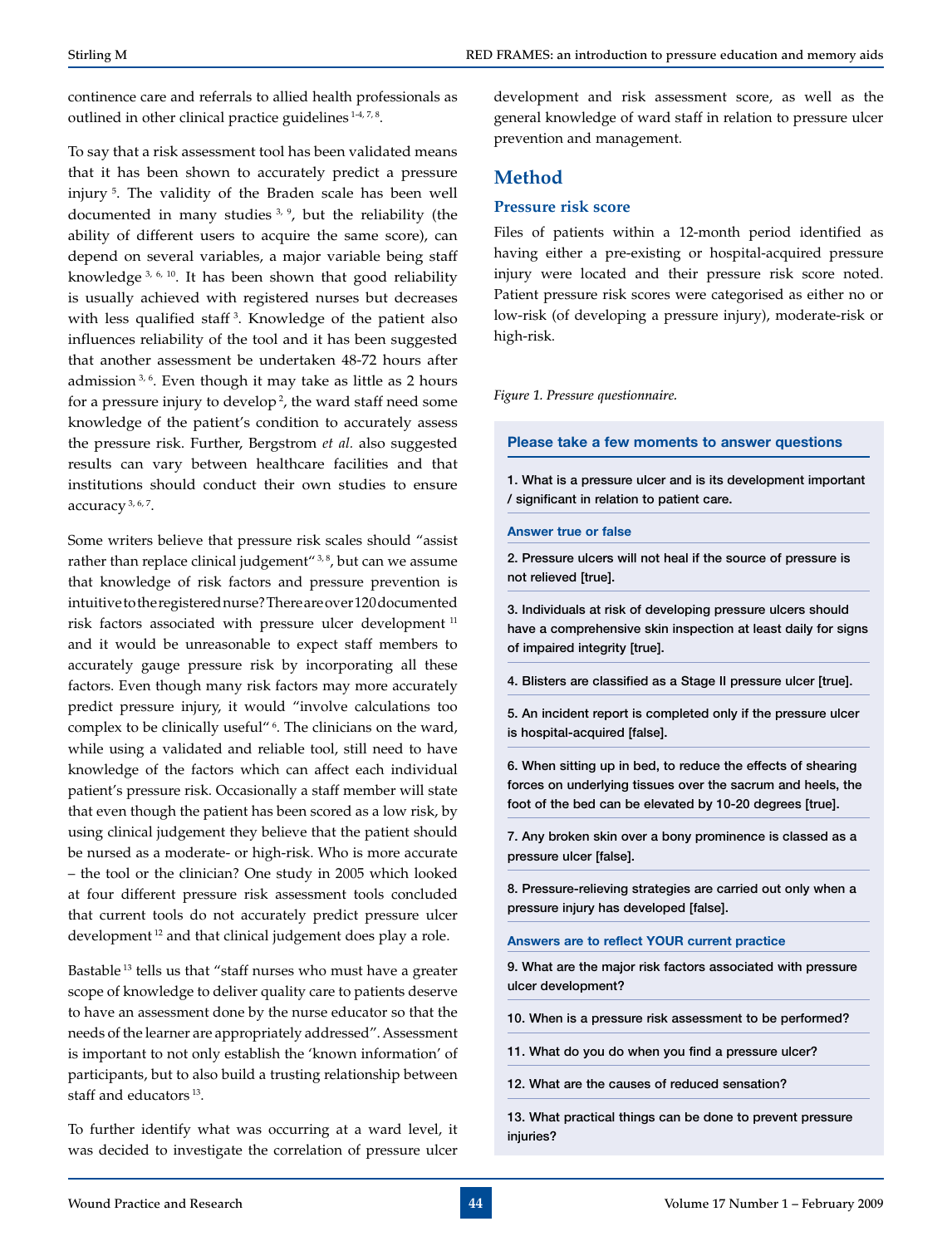### **Staff survey**

Five members of staff from each ward were interviewed individually using a custom-made survey tool (Figure 1). Participants were chosen to represent a variety of seniority and knowledge base – the nurse unit manager, an associate unit manager, a senior division 1 nurse, a junior/graduate division 1 nurse, and a division 2 nurse.

A total of 30 nurses were interviewed. Questions were chosen to reflect knowledge about definitions, assessment, staging of ulcers, risk factors and prevention/management. All participants were assured anonymity to encourage honest answers.

# **Results**

### **Pressure risk score**

When reviewing the pressure risk scores of patients with pressure ulcers reported over a 12-month period (Figure 2), we can see that of those patients who developed ulcers, just over half the number were assessed as having either no or a low pressure risk.



*Figure 2. Pressure risk assessment scores (of patients developing pressure ulcers over a 12-month period).*

### **Staff survey**

The responses (Figures 3a & 3b) showed a good understanding of the definitions but a few inconsistencies were seen. A total of 96% agreed that a daily skin assessment was important to prevent pressure injuries, and yet only 14% mentioned it as a prevention activity. A total of 77% stated that they would file an incident report if a pressure ulcer was found and yet 41% thought to file a report on all injuries, not just those acquired in hospital. There was also a good response in identifying poor mobility, and yet there was a poor response in identifying poor activity (4%) and sensation (18%) as risk factors. Overall, it seems that there was a poor understanding of the link between postoperative patients and increased pressure risk as well as the importance of education and the risk factors of continence, activity, sensation and illness.



*Figure 3a. Questions 2-8.*



*Figure 3b. Questions 9-13.*

# **Discussion**

With this information in mind, a pressure education programme was devised. Education had taken place in the past with some success, but a new way of presenting this topic was needed. What was needed was a tool to help staff identify risk factors and prompt the use of measures which minimise the effects of pressure. Also important was the education of patients and carers in pressure prevention, as well as the documentation of risk factors, pressure risk and management plans. What staff did not want was another form to fill in! As pressure ulcer prevention should be founded on research-based evidence rather than on clinical judgement, intuition or individual expert opinion 14, a fresh approach to increase accurate knowledge of pressure prevention and management was undertaken.

To prevent pressure injury from occurring, the clinician has to be proactive over a wide variety of areas. It involves not only accurate risk identification but also prompt referrals to appropriate members of the care team, and the application of equipment and preventative pressure management 15. To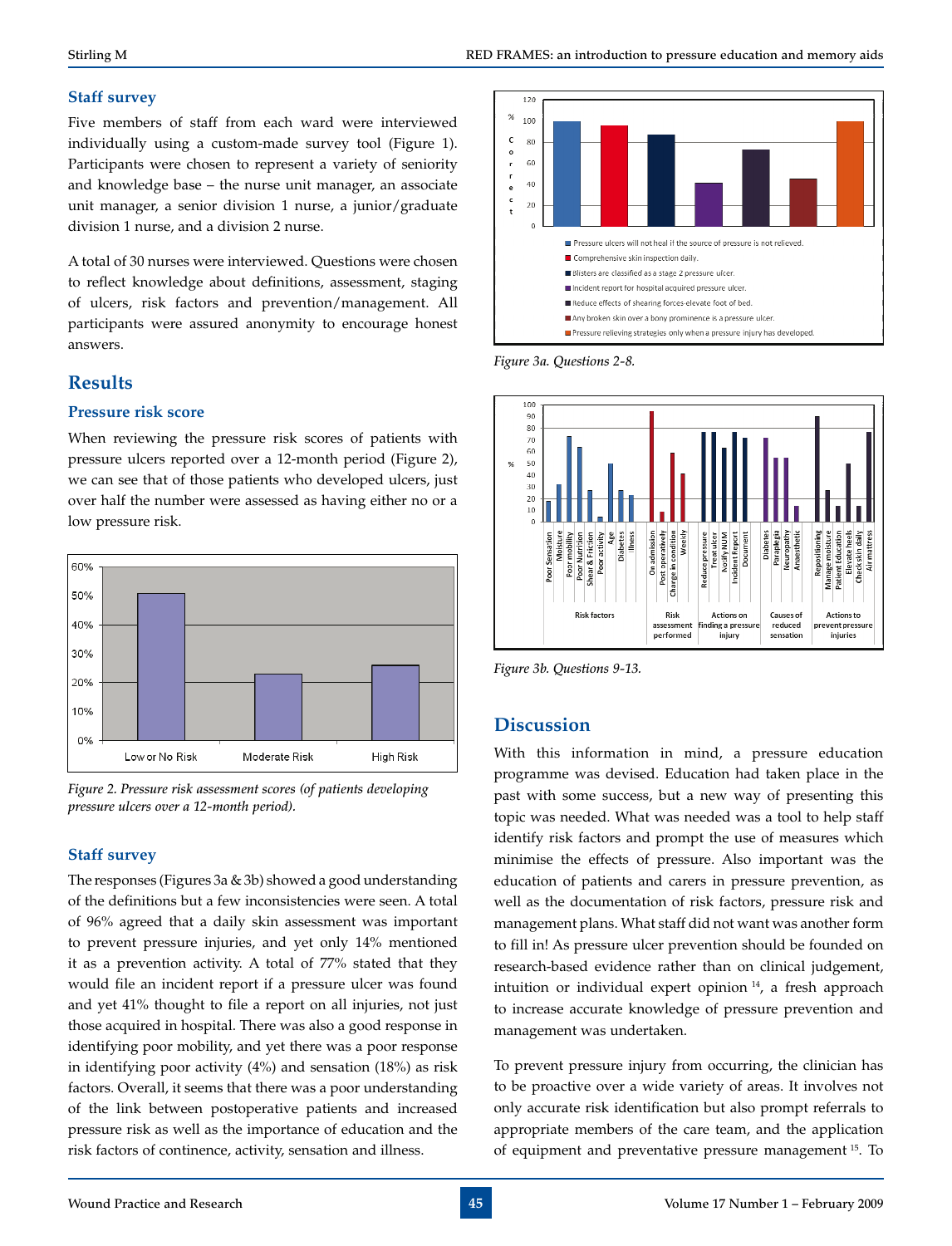improve practice, staff education as well as the allocation of appropriate resources needs to be addressed<sup>1</sup>. Even though some writers agree that the use of clinical practice guidelines or reference guides will assist practice by linking research findings with clinical practice  $1, 16$ , others do not agree and feel that it is more important to identify activities which will turn guidelines into actions 15. These activities need to focus on ongoing education programmes which include annual in-services, assessments, newsletters and practical reference material, with the aim of enhancing both knowledge and skill 2, 14, 15. Education of staff may actually be more important in pressure prevention and management than assessment tools 17, even though the documentation of pressure risk assessment is still needed as a guide to practice as well as an auditing tool.

For an education programme to work there needs to be a hospital-wide culture that puts value and priority on pressure prevention. This means that the hospital's administration is willing to invest time and money in education and practical resources such as appropriate high-density foam or air mattresses, chairs with pressure-relieving surfaces, skin care products and a variety of other aids and equipment 15. Even though these interventions may seem to be costly, they are far less than the costs involved in treating a pressure ulcer<sup>1,6,</sup> 9 . Other obstacles which may hinder education may lie with the staff themselves. There may be lack of time to participate in education or the staff may be resistant to change 13, 15. The adult learner benefits from education sessions which are problem-centred and have an immediate application 13. Their learning is improved if they can actively participate in the classes and the information is reinforced at other times 13, 15. As hospitals are open for the whole 24 hours, it is also important to include the staff from all shifts in the education programme 14.

# **The RED FRAME mnemonic**

In many areas of art and science we use mnemonics. They are a group of words or a poem which are used as a memory/ learning aid to remember lists or facts 17. Most nurses know DR ABC when remembering basic life support. This mnemonic helps to remember **D**anger **R**esponse **A**irway **B**reathing **C**irculation in a code blue situation. Another useful mnemonic is **C**anned **T**una **L**ooks **S**o **C**ramped, which helps remember the vertebrae – **C**ervical **T**horacic, **L**umbar, **S**acrum and **C**occyx.

Over a period of time a mnemonic was devised that would help both trained and untrained carers in pressure risk assessment and prevention. The words used needed to be easy to understand by both carers and patients, regardless of educational standard and cultural background. Words were

chosen to also include as many of the various risk factors as possible. It would also be helpful if the words themselves had some reference to a pressure injury or remind the user to prevent their occurrence. Hence the term RED FRAMES was devised (Figure 4).

*Figure 4. The RED FRAMES mnemonic.*

|                  | REDUCE risk factors.                             |
|------------------|--------------------------------------------------|
|                  | RELIEVE pressure.                                |
|                  | REPORT any pressure injury<br>(incident report). |
| Е                | EDUCATE patient/carers.                          |
|                  | <b>EVALUATE the skin.</b>                        |
|                  | EVALUATE management plan.                        |
|                  | DOCUMENT- in notes,<br>on discharge & transfer.  |
| F                | <b>FEELING</b>                                   |
| R                | REPOSITIONING                                    |
| $\blacktriangle$ | <b>AGE</b>                                       |
|                  | MOISTURE                                         |
| Ę                | <b>EATING</b>                                    |
| S                | <b>SICKNESS</b><br>C Maria Stirling 2008         |

### **RED**

The word RED helps to remember the actions needed when a risk factor or pressure ulcer is identified. Reddened skin would be one of the first alerts to the clinician that an area had been subjected to pressure (on a fair skinned individual), so should be easy to remember. A red light can also mean danger or stop! A red area may be in danger of breaking down and the carer needs to stop the damage occurring. The letters themselves also have meaning:

### *R – Reduce risk factors*

Once a risk factor or cause of a pressure injury has been identified it needs to be either removed or at least reduced<sup>1</sup>. The effect of a risk factor such shearing can be reduced with the use of lifting machines and slide sheets rather than dragging the patient<sup>7</sup>. Other risk factors may also need a multidisciplinary approach  $16$ , with the nurse acting as coordinator of preventative pressure care. The patient with poor nutrition should be referred to the dietician, while those with ongoing activity and mobility problems could be referred to either the physiotherapy and/or occupational therapy departments.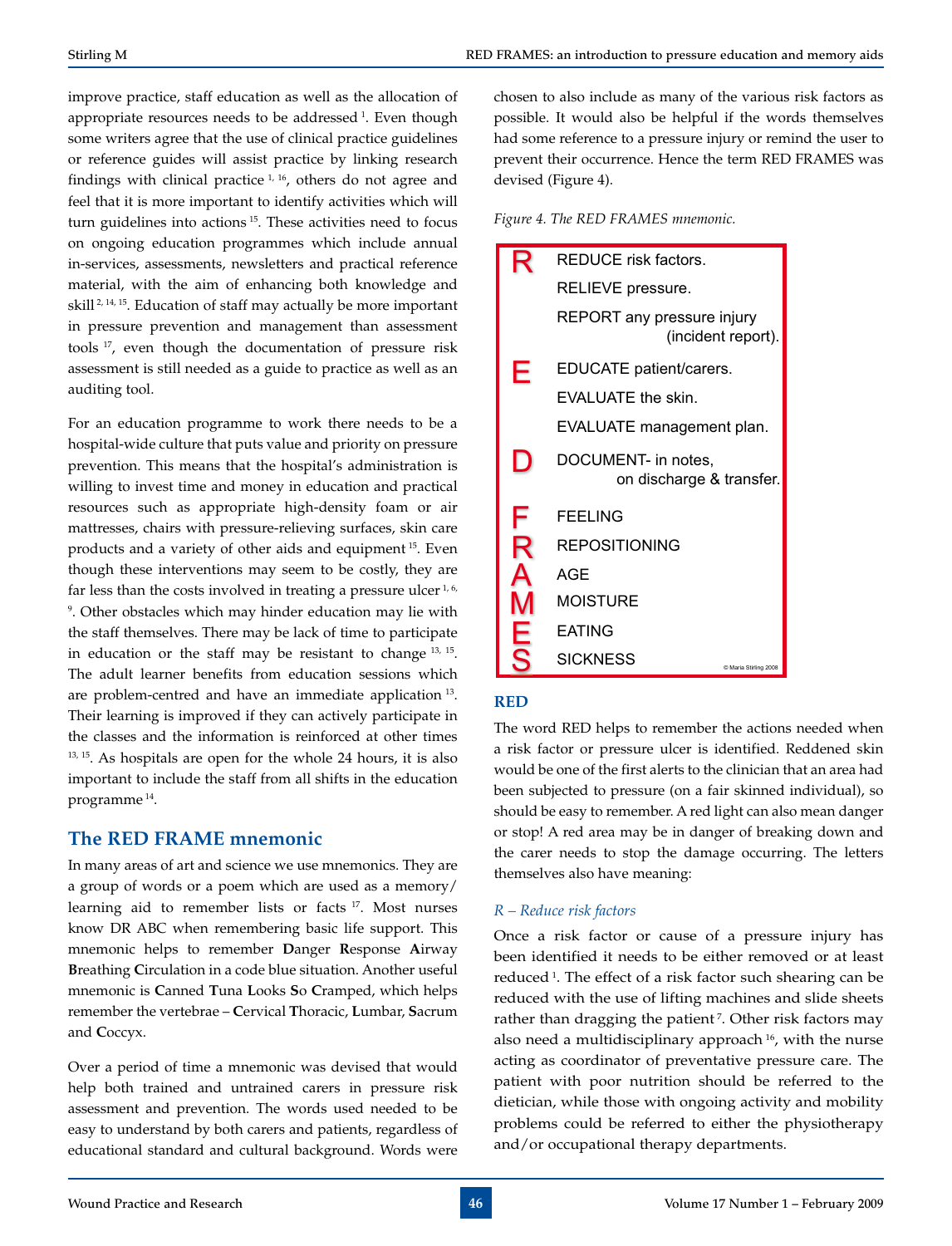### *R – Relieve pressure*

Sometimes you need to state the obvious! Avoiding direct contact with bony prominences as well as regular repositioning and mobilisation are all essential measures to relieve pressure 7, 15. The offloading of pressure by elevating the heel is still one of the most effective ways of preventing heel injury, as it allows greater tissue perfusion<sup>7,8, 10, 14, 15</sup>. Some researchers advocate the use of air mattresses, pressurerelieving cushions and overlays as well as specialised fibrefilled or lambs-wool boots<sup>7, 14</sup>. However, care should be taken that these aids are in fact providing pressure relief rather than just decreasing shear and friction<sup>8</sup>.

### *R – Report any pressure injury (incident report)*

Whenever an ulcer or wound is found on a patient, part of normal management is to assess the wound, record it in the progress notes, treat the area appropriately and reassess progress on a regular basis 3. Pressure ulcers are not just 'any wound'. They are serious adverse events which are preventable in most cases<sup>3</sup>. They inflict pain and suffering on patients and their families as well as a financial burden on our hospital systems<sup>2, 3, 10, 14, 15</sup>. A pressure ulcer can increase length of stay by an average of 4-7 days 15.

As government departments now demand monitoring of prevalence and incidence data, hospital staff are required to report a pressure injury as an incident<sup>3</sup>. They are also seen as an "indicator of sub-optimal care"<sup>1</sup> so it is important that *all* pressure ulcers are recorded as an incident so that a differentiation can be made between pre-existing and hospital-acquired injuries. Preventative strategies should be able to reduce the number of hospital-acquired ulcers, whereas we may need to focus on education to patients, carers and the community to decrease the number of pressure ulcers being admitted into our facilities.

### *E – Educate patients and carers*

It is surprising to find that few patients are aware of how pressure ulcers are caused 11. A quick literature search shows that there are no studies recording pressure prevention knowledge among carers in the home and yet, when practising 'patient-centred care', we expect the patient to be an active participant<sup>3</sup>. By teaching patients about pressure prevention, skin care and skin assessment they can become experts in their own care <sup>3, 18</sup>. If they have a pressure ulcer, they need to know that it may contribute to them developing another injury at a later date  $4, 7, 8$ .

# Take ACUON against the pressure!

It's always there – on the patient and on you to help with healing and prevention. The ACTION Range of over 100 configurations of **pressure reduction products** is also there to help. Made from AKTON®, a unique dry visco-elastic polymer, these products reduce pressure and shear and help enhance capillary blood flow.



edwardsco.com.au

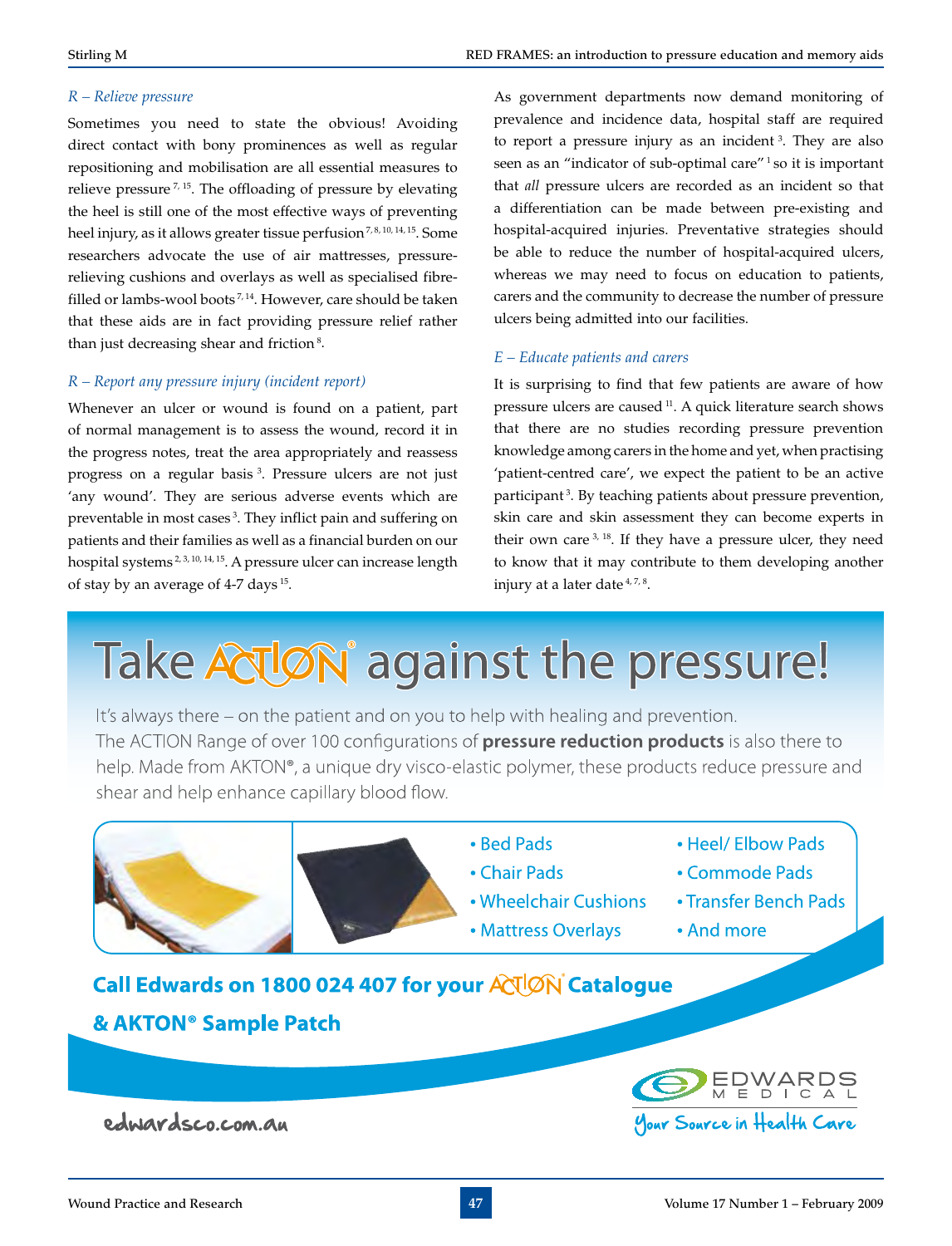Pressure care may also need to continue after discharge. A paraplegic person, who has a high risk of skin damage due to shear and friction when transferring from bed to wheelchair, could be given preventative pressure education along with a mirror to evaluate the condition of their skin. A person with double incontinence needs to be taught about maintenance of skin integrity and may benefit from information about pelvic floor exercises.

### *E – Evaluate the skin/management plan*

Skin assessment should be a basic and fundamental part of admitting a new patient to the care facility, especially if there are associated risk factors for pressure ulcer development 2-4. The evaluation of the skin should be at least daily or more often, depending on the patient risk factors<sup>4,7</sup>. For example, the incontinent patient should be assessed at every pad change. If the patient needs to be turned, evaluation of skin integrity, especially over the bony prominences, should occur when being repositioned<sup>3</sup>.

Maintaining skin integrity involves not only frequent skin assessment but also an evaluation of the interventions in place 1, 6, 19. If a patient is admitted with a Stage II pressure ulcer which quickly develops into a Stage III ulcer, the risk factors as well as the management plan need to be revaluated. Evaluation is also an important part in monitoring the success or otherwise of interventions, education and resources so that management plans can continually be improved<sup>3</sup>. It is also a way to demonstrate the need of additional resources.

### *D – Document in notes, on discharge and transfer*

Communication is an area that is vital in most areas of our society. In healthcare particularly, it is important that we have clear communication between clinicians, hospitals, aged care facility and/or home to ensure ongoing care <sup>2</sup>. To evaluate adequately the level of pressure risk on admission, the clinician needs information not only from the patient but from patient notes. Poor documentation can lead to omissions in important information which may in turn lead to an inaccurate risk assessment and inappropriate or sub-optimal care 14. Pressure risk should be recorded on handover sheets to ensure that pressure management continues over the entire 24-hour period.

A patient admitted through the emergency department or via a hospital transfer is more likely to be of a high pressure risk compared to a patient admitted from home, therefore clear transfer documentation is even more important 5, 7. Information such as description of skin integrity/pressure areas/wounds, pressure risk factors or care plans needs to be documented in the patient's notes as well as discharge or transfer records<sup>2, 3</sup>. When a high-risk patient is discharged from hospital, an accompanying letter should be sent to the

general practitioner outlining treatment given and ongoing care needed.

Clear documentation is also needed for the accurate evaluation of care plans. When there are changes in the patient's condition, care plans need to be updated. Descriptions and measurements of wounds need to be accurately documented to assess effectiveness of wound management and pressure prevention plans<sup>3</sup>. A question that should be asked is – why are pressure ulcers not recorded as a patient past history, when we know that this will increase their chances of subsequent pressure damage<sup>4, 7, 8, 12</sup>?

### **FRAMES**

The word FRAMES can mean a border surrounding a picture or door as well as a complete image on a film 17. This is what we want to do to the patient – we want to have a complete picture of them and their past history so as to identify any risk factor which could lead to a pressure injury.

### *F – Feeling*

Ask/look at your patient – are they able to feel their feet, legs or arms? Risk factors include neuropathy and decreased sensation. Causes of decreased feeling include spinal injury, diabetes, impaired level of consciousness and surgery (general or spinal anaesthetics).

A sensory deficit means that the person has an altered perception of pain and so tends not to reposition as frequently<sup>7</sup>. It may not always be obvious or easy to discover impaired sensation. The person involved may not even be aware (as in the diabetic patient) that there is a problem. A monofilament can test for peripheral neuropathy, otherwise use the sharp and blunt end of a paperclip on the base of the foot to assess the amount of feeling present.

Specific risk reduction includes turning regimes and assessing patient position/environment for dangers and leg elevation to offload heel pressure<sup>3, 8, 10</sup>.

# *R – Repositioning*

Ask/look at your patient – can they reposition themselves in bed or in the chair? Are they able to mobilise? Can they move well or do they drag the skin? Risk factors include activity, mobility, shear and friction. Causes of inability to reposition include decreased conscious state, surgery, trauma, pain, sedation, poor physical condition, fatigue, age, obesity, hemiplegia, leg oedema – cellulitis, lymphoedema, thrombosis – and cardiac failure.

Immobility and decreased activity are major risk factors which can lead to pressure injury over bony prominences<sup>3,7,16</sup>. Studies have shown that prevalence can be 2.6 times higher in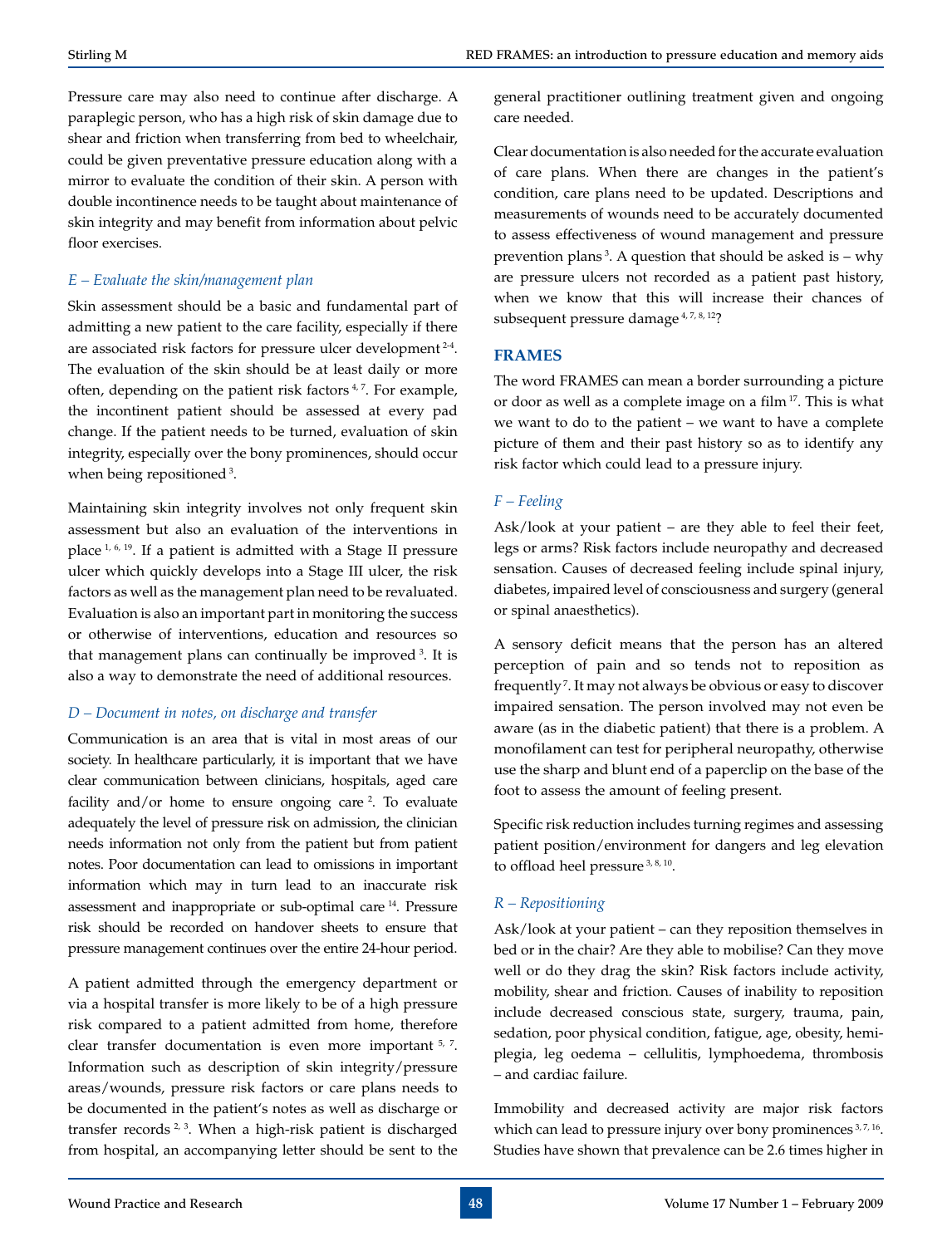patients unable to reposition<sup>5</sup>. Friction, which is the movement of one surface against the other, and shearing forces caused by the movement of bone over subcutaneous tissue, can both increase the amount of damage caused by pressure alone<sup>7</sup>. A person may not be able to move and reposition their body for a variety of reasons. After an operation the patient may be in too much pain to move their body and so would rather remain in the one position. Some people may move poorly and drag their body to change positions rather than lifting clearly off the bed. A person may only move when you remind them.

Specific risk reduction includes assessing and monitoring patient movement. Walking or turning regimes<sup>2</sup>, slide sheets for manual handling, nutritional support, physiotherapy/occupational therapy referrals, and appropriate medical treatment are also part of comprehensive management plan. Padding or protective dressings can guard against shear and friction, while elevating the leg will relieve pressure on the heels 3.

### *A – Age*

Ask/look at your patient – are they old or are they frail? Being elderly reduces the amount of elastin in the skin. This means that the older person is at a higher risk of damage due to pressure and shear factors<sup>3,7</sup>. In Victorian public hospitals who participated in the 2006 PUPP survey, 80.8% of patients with a pressure injury were 60 years of age or older<sup>5</sup>. Being elderly also means there is an increased chance of other pressure-related risk factors such hip fractures, incontinence, dry skin, chronic systemic conditions, terminal illness and being confined to bed  $6, 7$ .

Specific risk reduction includes use of soap alternatives, moisturising and protection of skin and bony prominences as well as the maintenance of mobility, continence and minimising the effects of chronic conditions.

### *M – Moisture*

Ask/look at your patient – are they incontinent of urine or faeces? Are they sweaty and does their skin stick to the sheets? Risk factors include continence and moisture.

Moisture can include perspiration, urinary/faecal incontinence or excessive wound drainage<sup>3</sup>. Maceration of the skin can increase the effect of pressure, shear and friction, sometimes up to as much as five-fold  $3, 7$ . Skin affected by incontinence, especially if it is undergoing frequent washing, may deteriorate and become more vulnerable to shear, friction and infection 20. Moist skin is also more likely to stick to the sheets or bed surface, thereby increasing the likelihood of shear damage  $20$ . It has also been found that a person with urinary and faecal incontinence combined, has a pressure injury incidence of 17%, compared with 9.9% in those with urinary incontinence alone<sup>9</sup>.

Specific risk reduction includes skin protection, for example the use of soap alternatives for hygiene, barrier creams, continence aids and pelvic floor exercises as appropriate.

### *E – Eating*

Ask/look at your patient – have they been eating adequate amounts of food and fluid? What have they been eating? Carers need to be aware of the following issues – Have they an adequate protein and energy intake? Do blood results show hypoalbuminemia? Have they been losing weight? Are they able to feed themselves? Have they been fasting (nil orally) for 5 days or longer?

Poor nutrition is one of the major risk factors leading to pressure ulcer development  $3, 7$  and nutritional status can easily be influenced by patient and practitioner interventions 16. Remember that body size may not be an indicator of nutritional status.

Specific risk reduction includes referral to dietician. If there is an issue with swallowing and independence at meal times, referral to speech and/or occupational therapist may also be appropriate.

### *S – Sickness*

Ask/look at your patient – have they been sick? Have they had an operation or been in intensive care? Do they have a chronic illness? Of particular concern would be people with recent history of severe illness or with a recent intensive care admission<sup>3, 4, 7</sup>. Other indicators might be a spinal cord injury  $3, 7$ , poor oxygen saturation  $3$ , intraoperative time over 3 hours 3, 4, anaemia 3, low blood pressure 3, 6, poor circulation 3, 7, skin temperature elevation 3, 6, orthopaedic conditions  $4, 7$ , chronic illness  $3, 4$ , past history of pressure ulcers  $4, 7, 8, 12$  or malignancy  $3, 7$ .

All these risk factors are inter-related. The buttocks, sacrum trochanters and heels are of particular concern when the person is haemodynamically instable as there may be an inadequate supply of oxygen and nutrients to these areas 21. Heels in particular are prone to pressure injury compared to other bony prominences <sup>22</sup>. One Danish study found that a haemodynamically unstable patient has a higher risk of pressure-related damage, especially on the heels. They used a modified risk scale which included factors such as level of consciousness, peripheral vascular status, hypotension, shock, sepsis, neurological deficits and the use of inotropic drugs<sup>16</sup>. In the situation where a person has multiple co-morbidities, the overall pressure risk is increased greatly 5. This is also reflected in the situation where pressure is repeated over a period of time. A 'load history' occurs where, eventually, any degree of pressure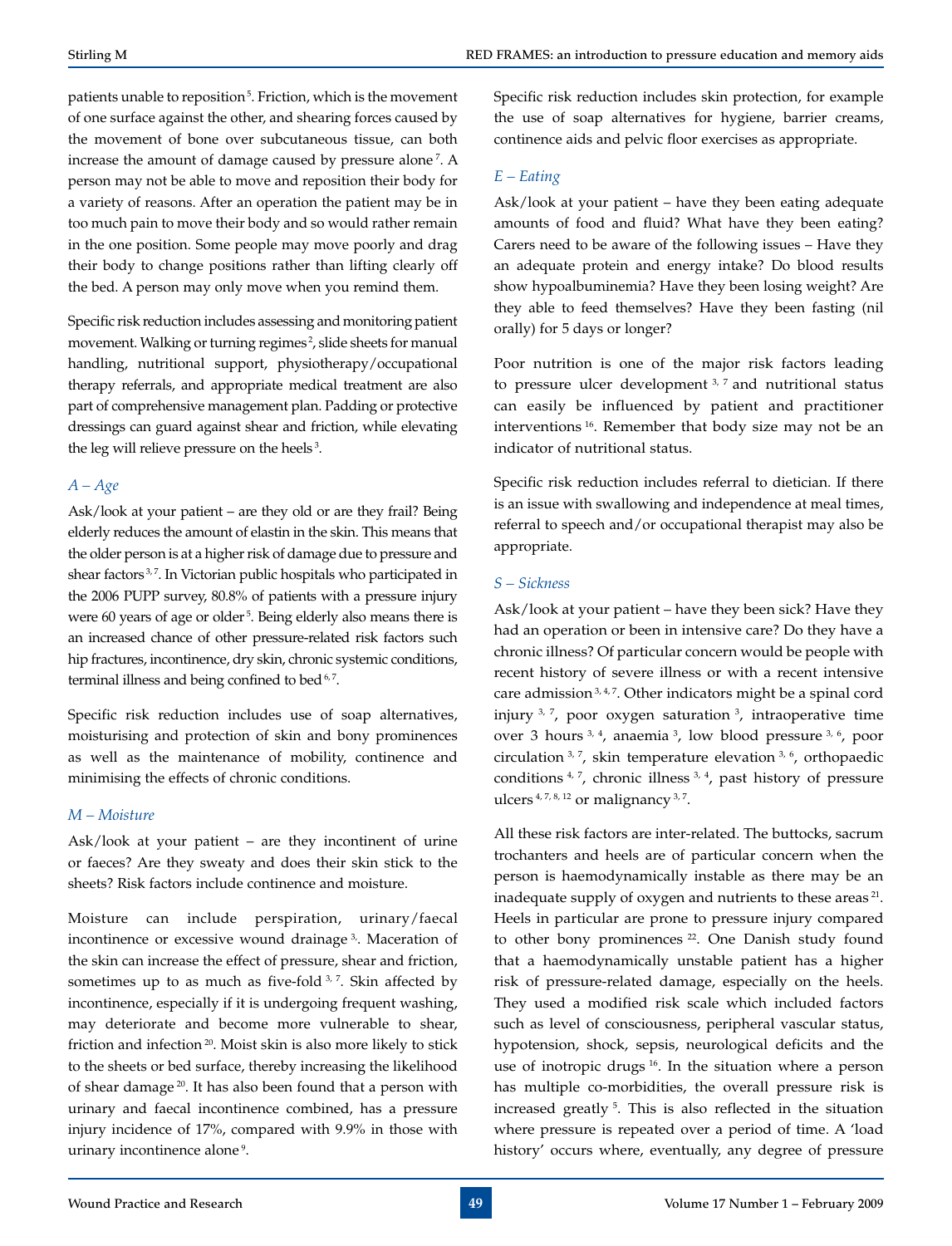may cause injury to the skin and underlying tissue<sup>23</sup>. This may be why some patients will develop a pressure injury having been assessed as a low risk. Their recent intensive care stay or major operation may not be taken into account when assessed on transfer to the normal general ward or rehabilitation facility.

# **Implementation of RED FRAMES**

The use of RED FRAMES was not designed to replace the use of a validated risk assessment tool. It is to be used as an adjunct to the risk assessment tool; something to prompt action and make the clinician more familiar with a range of risk factors. RED FRAMES is laminated and made to hang on the clinician's lanyard. On the reverse side is a series of pictures and definitions of the four pressure ulcer stages which aid the clinician to grade the pressure injury (Figure 5).

### *Figure 5. Pressure ulcer staging.*



The introduction of RED FRAMES was pre-empted by statements such as "RED FRAMES are coming"! This attempted to instil a feeling of expectation and interest among staff members. Statements to encourage a culture of clinical excellence were made. A positive attitude towards pressure prevention was encouraged by highlighting success in other clinical areas.

Small education sessions were held on the wards (including the emergency department). They were short (approximately 30 minutes) and allowed for interaction between educator and staff. The sessions were informal, allowing staff to contribute their own experiences of pressure prevention and management. Education focused on definition and stages of pressure injury, causes of injury, RED FRAMES, prevention strategies and proactive pressure care. Night staff sessions were presented in the evenings prior to the commencement of their shift and small 10 minute sessions were presented at staff orientation. Education was provided

to physiotherapy, occupational therapy and medical staff. Most unit managers have made pressure education a clinical competency with all staff expected to attend. An education board was also displayed on the wards and in the hospital foyer for staff, patients and relatives. This reinforced the information presented at the education sessions.

All pressure ulcer reports are directed to the wound manager who monitors the number of pressure injuries within the hospital. Initially all reports were followed up personally and management strategies discussed with ward staff. Over time, with increased knowledge at the ward level, only hospitalacquired and Stage III-IV ulcers are reviewed. Initially, all staff who filled in a pressure ulcer report received a small reward (a chocolate frog). In the emergency department a similar reward was given to staff who documented a pressure injury or a high pressure risk patient. The use of a reward system may seem unprofessional but it does seem to work!

A representative for each ward is delegated to attend a monthly working group. At these meetings the previous month's pressure injury reports are reviewed and discussed. Case studies are presented and other skin integrity issues are discussed. Guest speakers are invited to talk about wound products etc. Items of concern are discussed, with information relayed back to the wards. This group acts as a forum for ongoing education. Questions are put forward and answers are filtered back to the wards. A newsletter is produced from information and topics presented at the meeting. The ward representatives become the pressure champion of the ward. These meetings are sometimes hard to maintain due to the work commitments of the nursing staff. They need support from administration as well as the ward unit managers. Great effort is put in to make them interesting and worthwhile to all staff who attend.

### **Results**

This education programme, including the memory aid, was introduced to improve staff knowledge and the accurate filling in of the Braden scale. What occurred in the first year of its introduction was quite unexpected.

The Victorian Department of Human Services (DHS) have conducted a series of PUPP surveys since 2003 which record the number of pressure injuries in public hospitals. In the last survey held in May 2006 there was a mean prevalence across the state of 17.6% and, of those pressure ulcers identified, approximately 75% were hospital-acquired 2. The prevalence in 2006 at this particular hospital was lower than the state average and, of those ulcers identified, 56.3% were hospitalacquired. Another PUPP survey was conducted in October 2007. This survey was conducted approximately 8 months